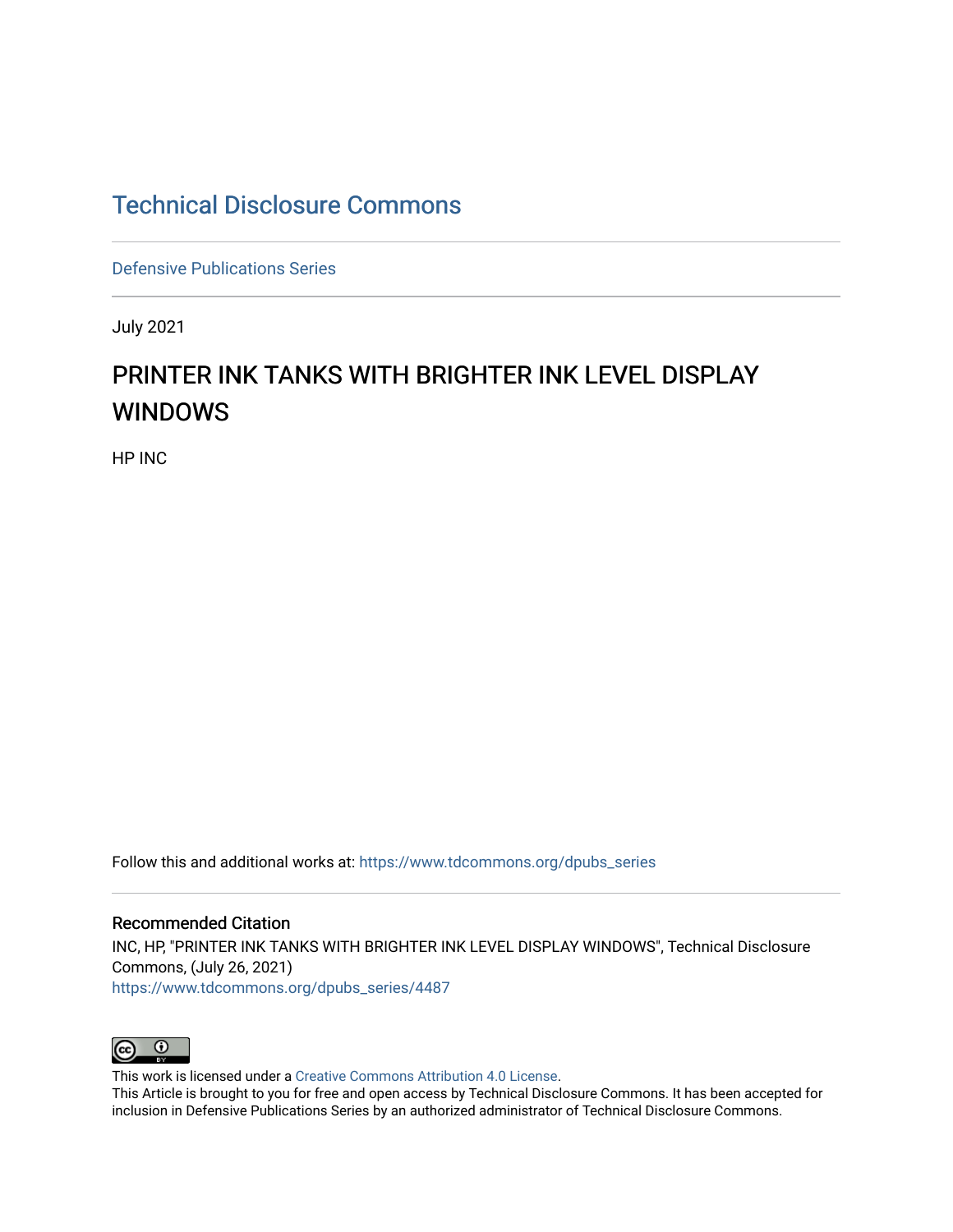## **Printer Ink Tanks with Brighter Ink Level Display Windows**

**Abstract:** Controllable LED backlighting in an inkjet, ink tank, assists users in correctly assessing the tank's ink level when filling or refilling the ink tank.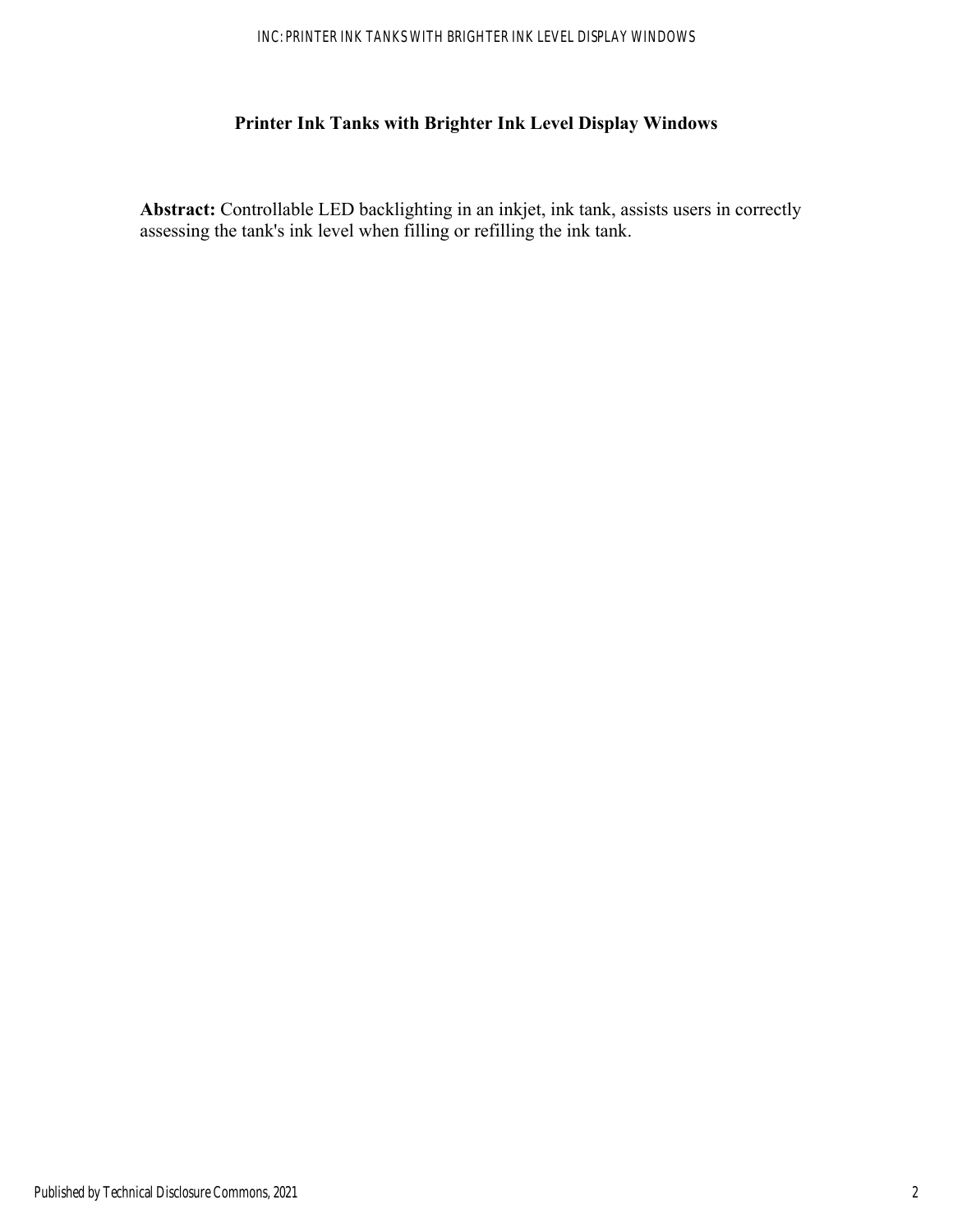This disclosure relates to the field of inkjet printers

Many inkjet printers have a continuous ink delivery system (CIDS) which includes a set of ink tanks. Users refill ink into the tanks when any ink level in the ink tanks is lower than desired. Up to now, however, the display of the ink level is reliant on the small windows on the individual ink tanks. Peering through these small windows into the ink tank can be difficult. As a result, users may not identify the correct level of ink remaining in the tank. For example, they may believe that a tank contains more ink than it actually does, and as a result run out of ink in the middle of print job. Or, when refilling the tank, the user may overfill it due to an inability to properly see the ink level, wasting ink and causing a mess.

A technique is disclosed that provides an intuitive and accurate ink refilling interface.

According to the present disclosure, and as understood with reference to the Figure, an ink tank 10 is provided with back lighting to brighten up the ink level display window 20 of the tank 10.

In one example, the ink tank 10 has an opaque casing 30. A body 40 of the ink tank 10 may be made of a transparent material such as polycarbonate. An LED and light pipe assembly 50 is disposed in the casing 30 and controlled by a back lighting module 60.

The lighting module 60 can be activated when certain events occur. One example is during the printer's initial setup for ink filling. Another example is when the printer is in use and it determines that an ink tank 10 has become low on ink (LoI). The LED and light pipe 50 are illuminated to assist the user in determining the present ink level in the tank body 40 during filling or refilling. In some examples, opening the door (not shown) to the ink tank may turn on the LED 50. To add ink 70, a tank cap 80 is removed to allow the user to fill 90 the tank 10. Closing the ink tank door may turn the LED 50 off.

The disclosed technique advantageously improves visibility of the ink level status through the ink tank window 20 during the filling and refilling procedures.

## Disclosed by Mun Keat Leong, Xiaoxi Huang, and Singh Kundan, HP Inc.